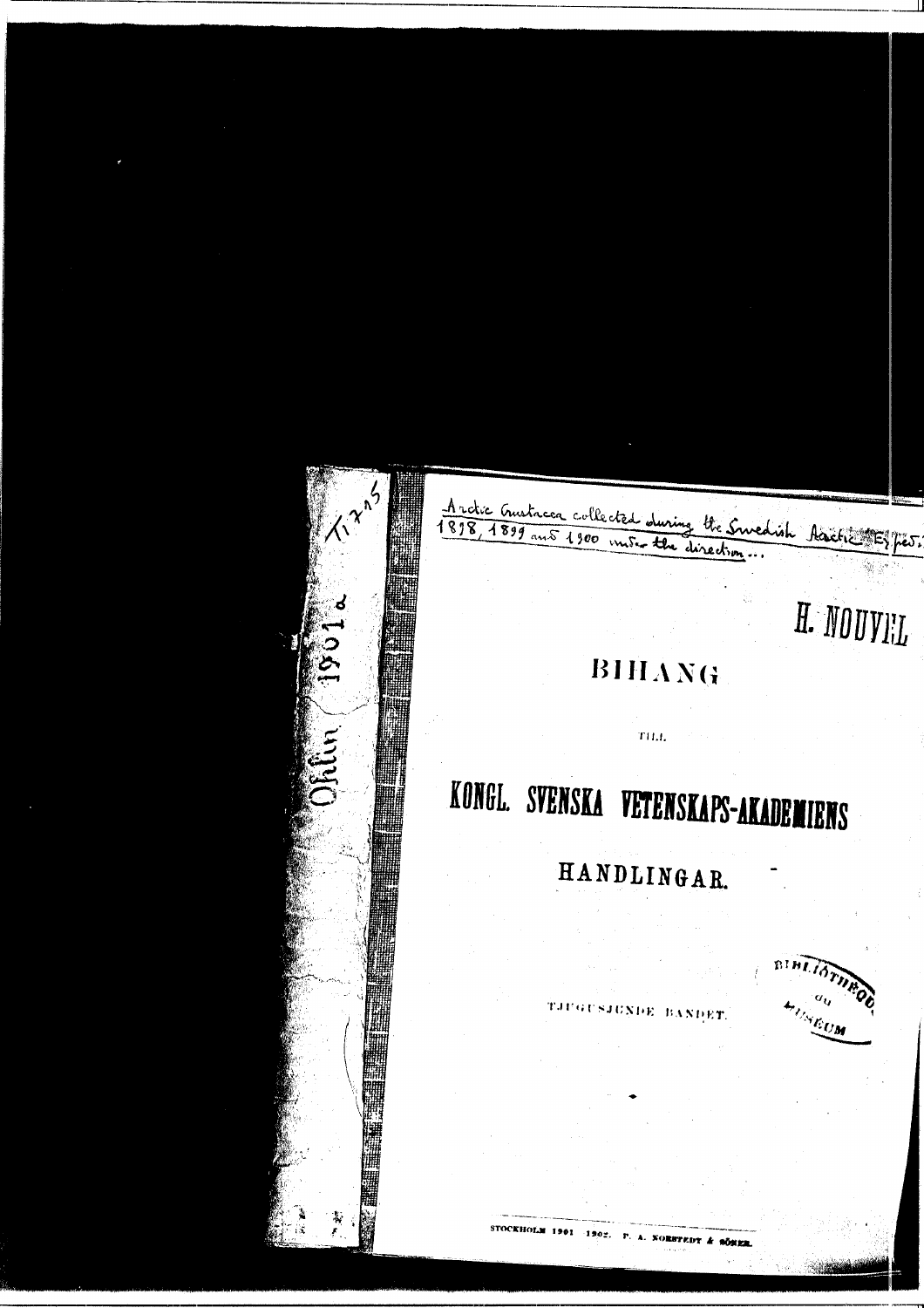

### ANEL OHLIN, ARCTIC CRUSTACEA.

 $\Lambda$  and  $\Lambda$ 

which it has been taken is 250 metres in stat. 21, 1900. But these figures give, of course only, an approximate value, and it is only by means of shutting nets that we might expect to get certain information as to its bathymetrical range.

One specimen was infested by the parasitic cirrhiped. Salon hamenodora G. O. SARS.

Colour bright red. Length of largest spec. 69 mm.

 $61$ 

# Schizopoda.

# Fam. Euphauslidæ.

## Nyetiphanes G. O. SARS 1883.

This genus was instituted by Skgs, in his Preliminary Notices on the Schizopoda of H. M. S. A'hallenger. Expedition , to receive the Northern Thysunopoda Couchii BELL and Thusanopoda novecgica M. SARS and a new nearly related form, viz. Ngeliphanes australis from Bass' Strait. It is mainly characterized by a membraneous reflexed leaflet on the basal joint of the antennulae, and by the rudimentary and dissimilar state of the two hindmost pairs of legs.

### 25. Nyctiphanes norvegica (M. SARF).

| 1857. . |                   | Thysanopeda norvegica M. SARS, Om 3 ave norske Krebsdyr, |
|---------|-------------------|----------------------------------------------------------|
|         |                   | 1. с. в. 169.                                            |
| 1864.   |                   | M. SABS, Udförlig Beskrivelse etc., 1.                   |
|         |                   | $\sim$ c. p. 2.                                          |
| 1864.   |                   | nana M. SARS, Tillag til etc., l. e. p. 84.              |
| 1878.   |                   | Norvegica SMITH, Stalk-eyed Crust. Atl. Coast            |
|         |                   | <sup>20</sup> North America etc., L c. p. 89.            |
|         | 1885. Nyetiphanes | G. O. SARS, Norweg. North Atl. Exp.<br>$\pmb{\lambda}$   |
|         |                   | П, р. 12.                                                |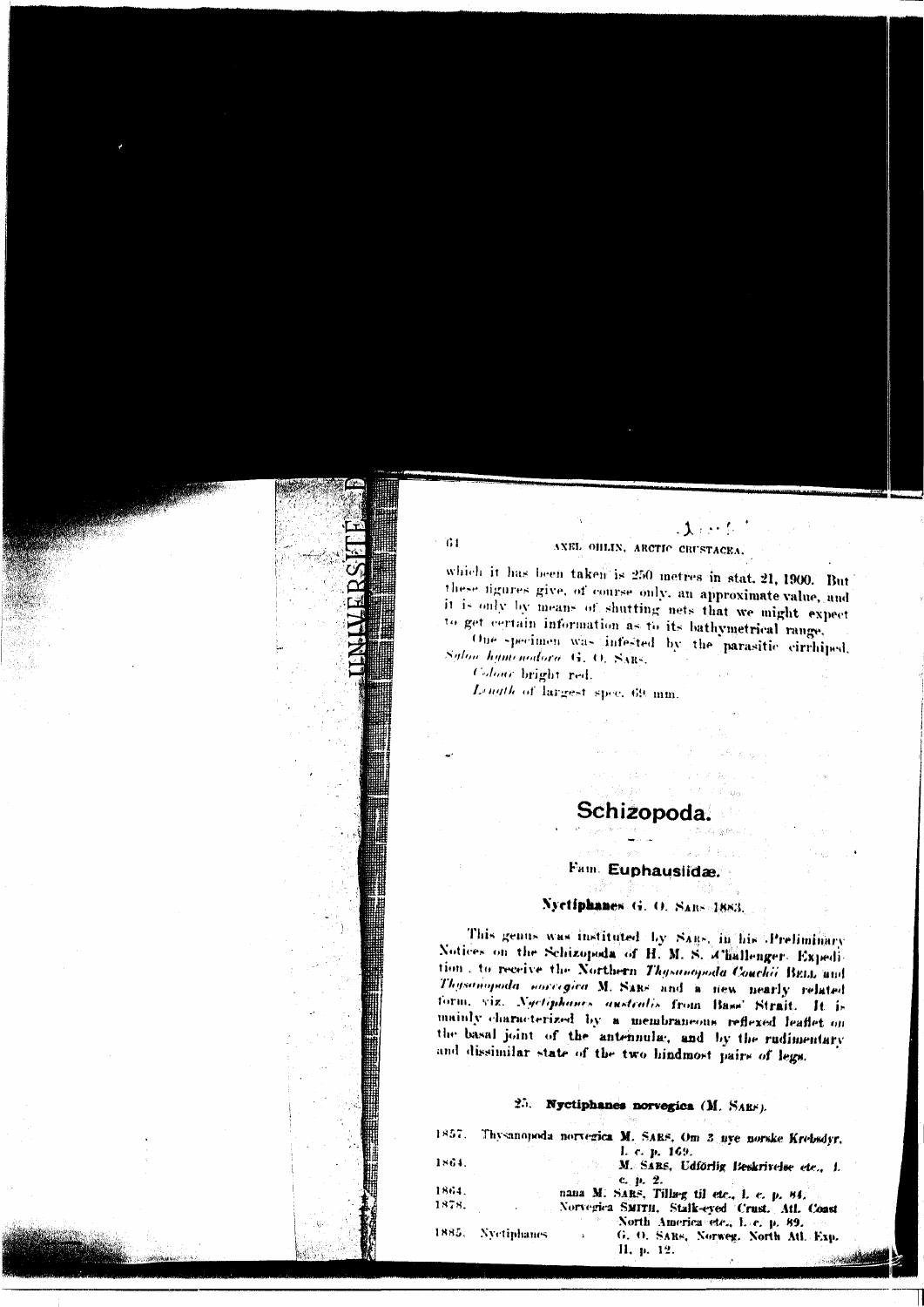

BIHANG TILL K. SV. VET.-AKAD. HANDL. BAND 27. APD. IV. N:O 8. 65

دي.<br>د د سرچينې 1892. 1892.

1886. Nyctiphanes Norvegica KOELBEL, Crust., Pycnog. und Arachu.<br>von Jan Mayen etc., 1. c. p. 48, taf. III, fig. 7-10. Prophogastrida and Euphausiids etc., l. c. p. 459,

STEBBING, Hist. Crustacea, 1. c. p. 263.

Localities:

in 1898-

stat. 41. lat. 75 58' N., long. 13' 18' E., 56 miles S.W. of South Cape, Spitzbergen, depth 350 m., bottom temp. + 2,t3' C., grayish clay, 1/IX, one spec.

in 1899:

stat. 3. lat. 63° 36' N., long. 0° 26' E., dopth 1900 m., 2/VI., many spec.

in 1900:

- stat. 21. East Greenland, off Kaiser Franz Joseph Fiord between Bontekoe Island and Mackenzie fisy, depth 250 m., mud, 8/VIII, enc.
	- lat. 72' 42' N., long. 14' 49' W., between Greenland and 99. Jan Mayen, depth 2000 m., clay, 27/VIII, many spoc.
	- lat. 73' 30' N., long. 2' W., depth 1500--0 m., vertical n. net, 12/VII, and spec.

Distribution: This beautiful species seems to be widely distributed both in the North Atlantic Ocean and in the adjacent parts of the Arctic. It has been obtained during the Porcupine: Expedition off the coast of Portugal. NORMAN mentions it from the Bay of Biscay and from the British Isles, and SARS from the whole of the Norwegian coast, where it occurs, in some localities, at the surface, in such vast swarms that the sea gets thereby a peculiar brownish tint. SMITH states the same fact on the east coast of New England and Nova Scotia, where it goes as far south as Massachusetts Bay. BUCHHOLZ and HAWSEN enumerate it from the sea E. of Greenland, Komaki from Jan Mayen, and Gogs from Bohuslän and lat. 75 N., long. 12. E. It also occurs in Færöe Channel (MURRAY fide NORMAN) and off the Naze (METZGER). SARS reports it from the North Polar Basin, where it was taken during the famous Fram Expedition.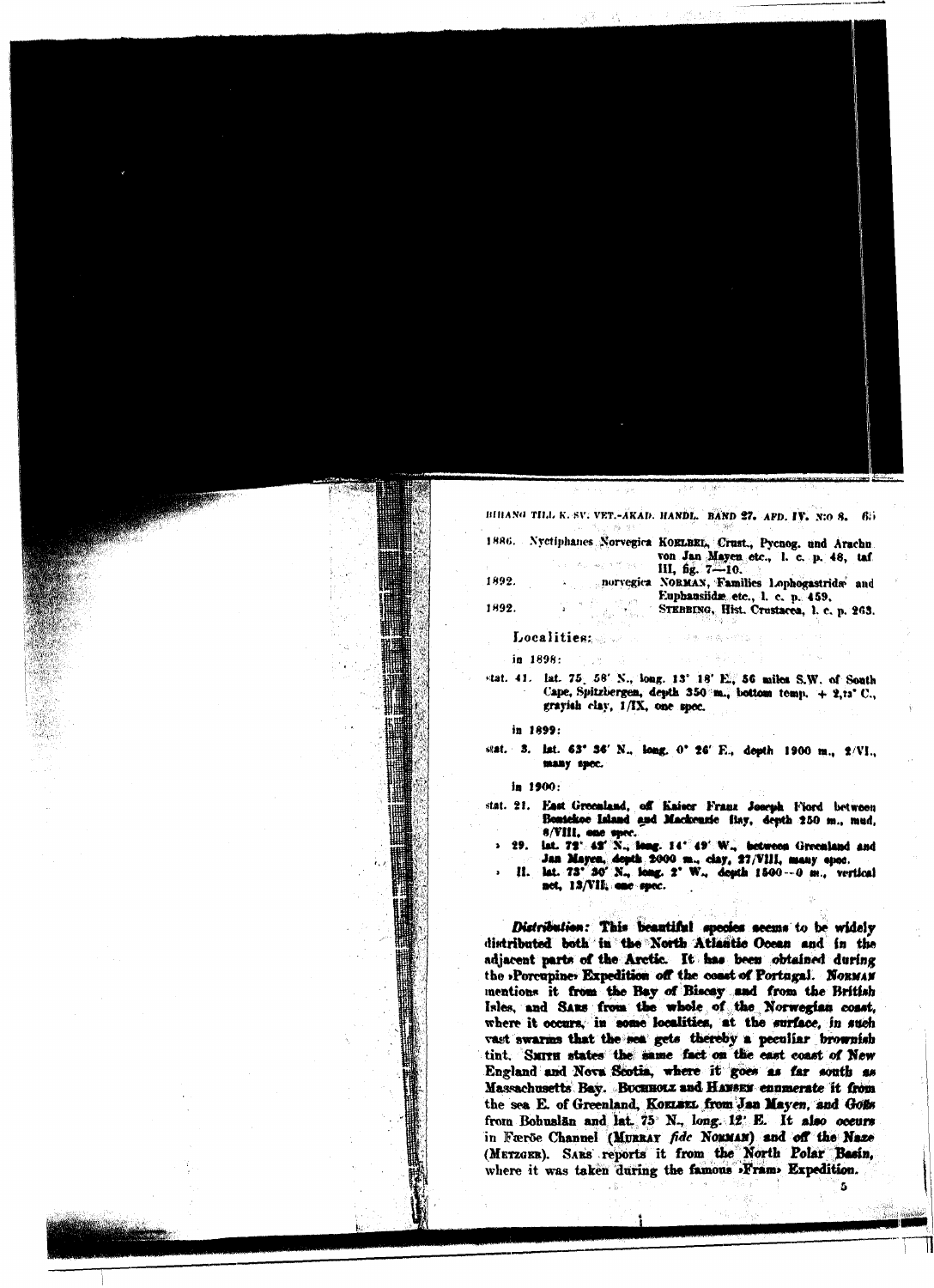

### ANEL OHLIN, ARCTIC CRUSTACEA.

Strangely enough, it was not obtained either on the Challenger Expedition or on the German Plankton Expedition. G. O. SARS says': May be the British form, Thysanopada Couchii, observed by BELL, is identical with the present species. NORMAN has, however, clearly proved that Nyctiphanes Couchii is a very distinct species, nearly related to Nyctiphanes australis G. O. SARS from Bass' Strait, Australia.

.<br>Geografi

Length 37 mm.

66

#### Rhoda Stu 1872.

#### $($ = Boreophausia G. O. SARS 1883).

STEBBING is the first who, in his History of Crustaceas, pointed out that two Northern Euphansiids, viz. the wellknown Thysanopoda increas KnoyEn and a closely-allied form Thysanopoda Raschi M. Sans, ought strictly to be referred to the genus Rhoda, established in 1872 by G. Sim in his paper on Stalk-eved Crustacea N. E. Coast of Nortland. published in the Souttish Naturalist. The genus was ereated to receive a species, viz. Ithoda Jardincana, which NORMAN identifies with Thysenopoda Raschii. SARS, in his Preliminary Notices on the Schizopoda of H. M. S. Challenger. Expedition. established for KBörER's Thysanopoda incrinis a new genus, viz. Borrophausia, but without giving any generic diagnosis. Two years afterwards be added<sup>y</sup> to this genus Thysanopoda neglecta KBÖYER and Thysanopeda Haschii M. SARS and, with some hesitation, Thysanopoda longicaudata KRÖTER. Of these species. Thysanopoda Raschii in the only one that ought properly to be referred to Borrophausia, the other two belonging, according to HAMSEN and NORMAN, to the genus Thysanoëssa, established by BRANDT in 1851. Since Rhoda Jardincana has proved to be identical with Borcophausia Raschii, SARS' genus must yield priority to the much older name Rhoda. The genus thus includes Rhoda inermis (KRÖYER) and Rhoda Raschie(M. SARS).

<sup>1</sup> 1. c. p. 12. <sup>2</sup> Norweg, North Atlant, Exp. 11, p. 13. Rep. Challenger Exp., p. 64.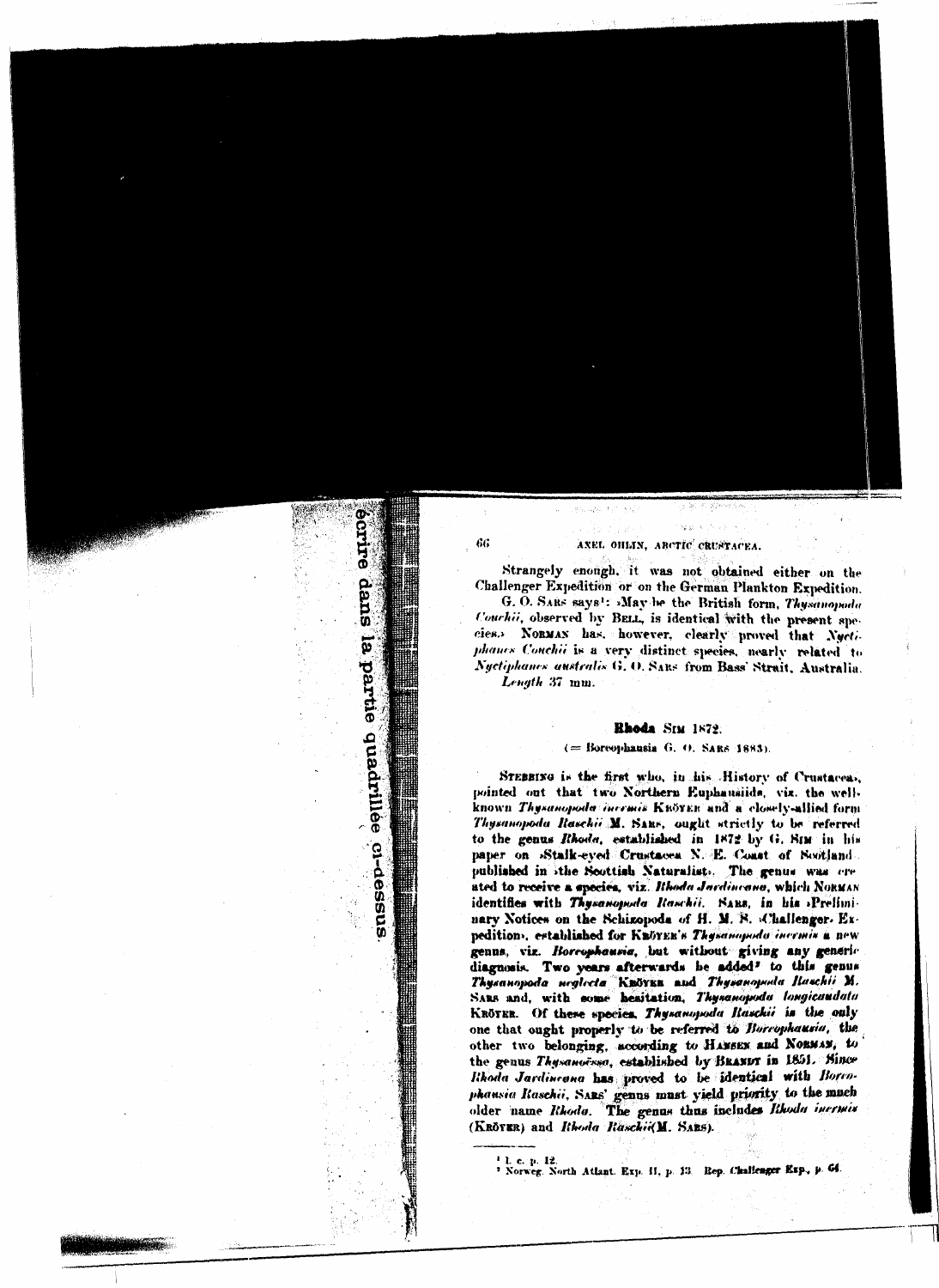BIHANG TILL K. SV. VET.-AKAD. HANDL. BAND. 27. APD. IV. N.O.S. 67

多过度 网络

26. Rhoda inermis (KRÖYER).

 $\label{eq:Ricci} \gamma_{\rm eff} = \gamma_{\rm eff} = \frac{1}{2} \gamma_{\rm eff} = \frac{1}{2} \gamma_{\rm eff} = \frac{1}{2} \gamma_{\rm eff}$ 

|       |                 |   | 1846. Thysanopoda inermis KRÖYER, Voy. in Scand. etc., p. 7, fig.                                                 |
|-------|-----------------|---|-------------------------------------------------------------------------------------------------------------------|
| 1859. |                 |   | $2 - L$<br>KRÖYER, Monograph, Fremstilling                                                                        |
| 1879. |                 | r | - of<br>Sergestes, I. c. p. 294, tab. V, fig. 24.                                                                 |
|       | 1882. Euphausia |   | SMITH, Stalk-eyed Crust. Atl. Coast North<br>America, 1. c. p. 91.                                                |
| 1886. |                 |   | G. O. SARS, Overs. Norges Crust. etc.,<br>1. c. p. 51, tab. I, fig. 15.                                           |
| 1887. | Boreophausia    |   | KOELBEL, Crust., Pycnog. und Arachn.<br>von Jan Mayen etc., J. c., p. 47.<br>HANSEN, Ofv., vestl. Grönlands Fauna |
| 1887. |                 |   | etc., 1. c. p. 53.<br>a cole HANSEN, Dijmphiia-Togtets zool, bot.                                                 |
|       |                 |   | Udbytte etc., 1. c. p. 253, tab. XXIII,<br><b>Sg. 3.</b>                                                          |
| 1892. |                 |   | NORMAN, Families Lophogastrida, and                                                                               |
|       |                 |   | Emphannisdae etc., i. c. p. 461.<br>1893. [Boreophausia] Rhoda incrmis STEBBING, Hist. Crustacea, I. c.           |
|       |                 |   | 9. 263.                                                                                                           |

1900. Rhoda inermis STEBBING, Arctic Crustacea, i. c. p. 11.

 $\label{eq:1} \omega_{\rm c} \approx 1 - \gamma_{\rm c} \frac{1}{\lambda} \left[ \frac{1}{\lambda_{\rm c}} \right] \frac{1}{\lambda_{\rm c}} \left[ \frac{1}{\lambda_{\rm c}} \right] \left[ \frac{1}{\lambda_{\rm c}} \right] \left[ \frac{1}{\lambda_{\rm c}} \right] \,.$ 

т.

### Localities:

in 1899:

||攤| ||||# 

躣

HE ALL

1991

anger :  $\begin{picture}(220,20) \put(0,0){\line(1,0){10}} \put(10,0){\line(1,0){10}} \put(10,0){\line(1,0){10}} \put(10,0){\line(1,0){10}} \put(10,0){\line(1,0){10}} \put(10,0){\line(1,0){10}} \put(10,0){\line(1,0){10}} \put(10,0){\line(1,0){10}} \put(10,0){\line(1,0){10}} \put(10,0){\line(1,0){10}} \put(10,0){\line(1,0){10}} \put(10,0){\line($  $\|A_{k}\|_{L^{\infty}(\mathbb{R}^{d})} \leq \epsilon$ al kal

KS.

la que his kC.

)<br>Salah

i se K

 $\sim 6$   $\omega_{\rm c}$ 4.38

 $\mathcal{L}(\mathbb{R}^d)$  .

Santa California<br>Santa California<br>Santa California

**Marine** 

**Sillanges** 

**BASES** 

33

Mil.

不诚实。  $\mathcal{A}_{\text{G}}$  ,  $\mathcal{A}_{\text{G}}$  , 보관법. **大家的** 

1n 1599:<br>
stat. 3. lat. 63' 36' N., long. 0 26' E., depth 1900 m., 2/VI, (our<br>
spec. (together with 'Nyotiphanes norvegica').<br>
26. lat. 72' 26' N., long. 21' 46' W., depth 190--0 m., ver.<br>
tical net, 24/VII, three spec.<br>
2

 $\tau$  and  $\tau$  appe

 $\mathcal{P}(\frac{1}{M},\frac{1}{M},\frac{1}{M})$ 

tical net, 27 VII, three spec.

- 43. lat. 73 32' N., long. 24' 38' W., Kaiser Franz Joseph Fiord, Cape Weber, depth 100-110 m., mud with gravels and stones, 28/VIII, one spec.  $\label{eq:3} \begin{array}{l} \mathbb{E}\left[\frac{1}{2}\frac{d}{dx}\right] \mathcal{L}_{\text{eff}} \\ \frac{d}{dx}\mathcal{L}_{\text{eff}}\mathcal{L}_{\text{eff}} \\ \end{array}$ 

in 1900:

数字数字

West Spitzbergen. entrance of King's Bay, depth 300-0 m., trawl, 2/VII, many spec.

- stat. 16. lat. 72° 25' N., long. 17° 56' W., E. of Greenland, depth 300 m., stones and sand, 30 VII, one spec.
	- > 21. East Greenland, off Kaiser Franz Joseph Fiord, between Bontekoe Island and Mackenzie Hay, depth 250 m., mud, 8 VIII, several spec.
		- 29. lat. 72° 42' N., long. 14° 49' W., between Greenland and Jan Mayen, clay, depth 2000 m., 27 VIII, three spec.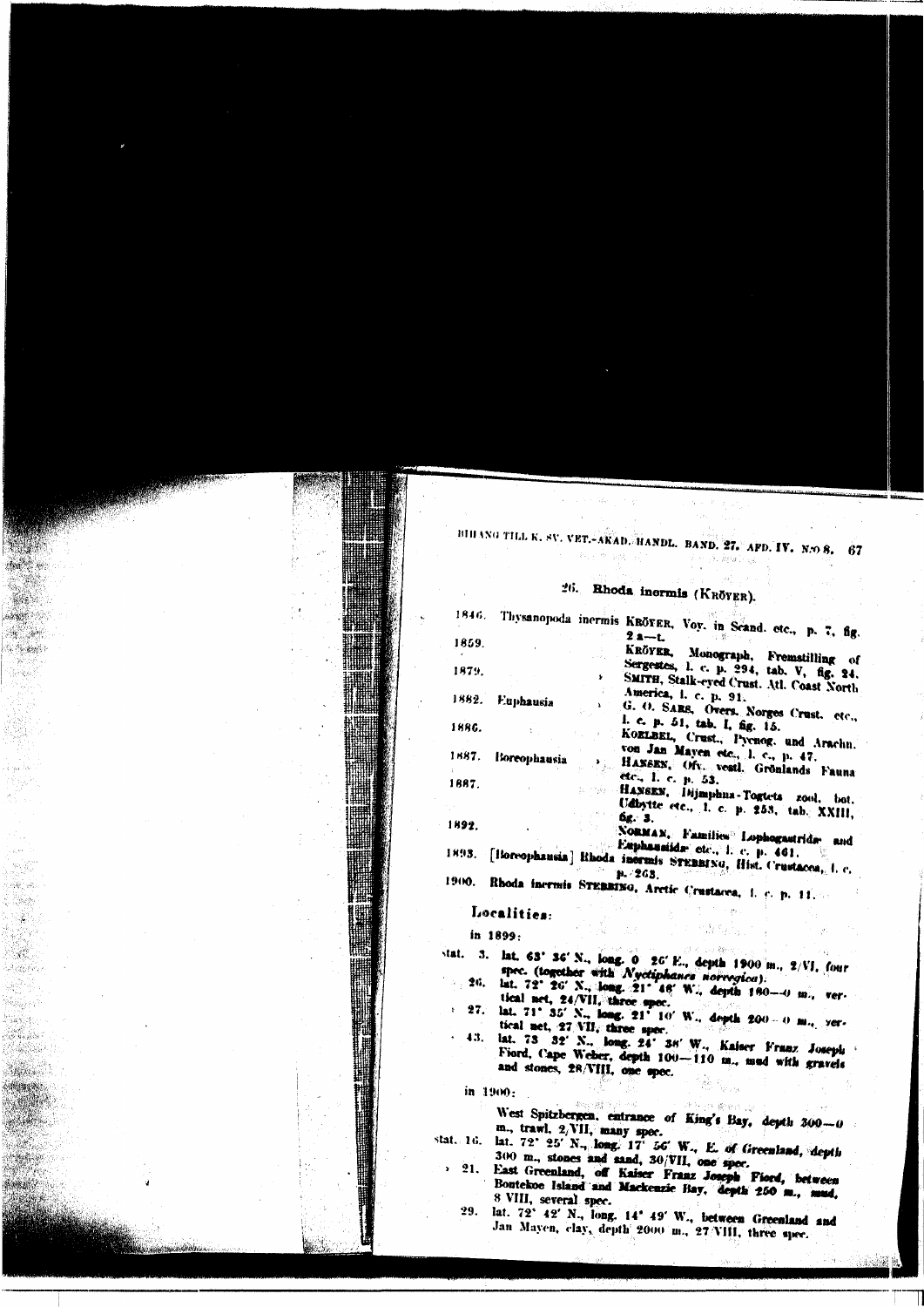#### AXEL OHLIN, ARCTIC CRUSTACEA.

**BJITE** 

suep

i<br>P

bartie

eduaburile

68

Rhoda incruis has more or less the same distribution as the preceding species, which it rivals also in number of specimens. It is restricted to the boreal parts of the North Atlantic and its continuation northwards. It occurs off the British Isles, West- and North-Norway. Kara Sea, Spitzbergen, Jan Mayen, East- and West-Greenland, and the coast of New England as far south as Vinevard Sound and Massachusetts Bay.

It does not attain such a size as Nycliphanes norregica. My largest specimen measured 29 mm.

#### Thysanoëssa BRANDT 1851.

This genus was established by BRANDT in MIDDENBORFF's Sibirische Reise with the following diagnosis. Pedum maxillarium par externum reliquis pedibus longius. It included Thysanopoda (Thysanočssa) longipes BRANDT which has proved to be identical with Thysanopoda neglecta KRÖYER. Another species figured but not described by KEOYER, in Voyage en Scandinavie etc., is also referred to this genus, viz., Thysonopoda longicandata. An 1882 Sans described two more species from the counts of Norway, viz. Thysanolssa borralis and Thysanoessa tenera, but HANENS, who has examined Knörka's type-specimens, preserved in the Museum of Copenhagen, comes to the conclusion that Thysanoëssa borralis must be identified with Thysanopoda neglecta, and Thysanorssa tenera with Thysanopoda longicandata. In the Challenger reports. BARS has added two new species to the genus, viz. the commopolitan Thysanoessa gregaria and Thysanoessa macrara from the Antarctic and South Atlantic Oceans. The genus which is closely allied to Nematoscelos G. O. SARS and Stylocheiron G. O. SARS is, in its present re-triction, distinguishable, according to SARS, by the following characteristics: first pair of legs greatly produced and rather strong, the two last joints armed with spiniform bristles on both margins.

During the Swedish Arctic Expeditions of the last three summers only the following species was obtained, viz.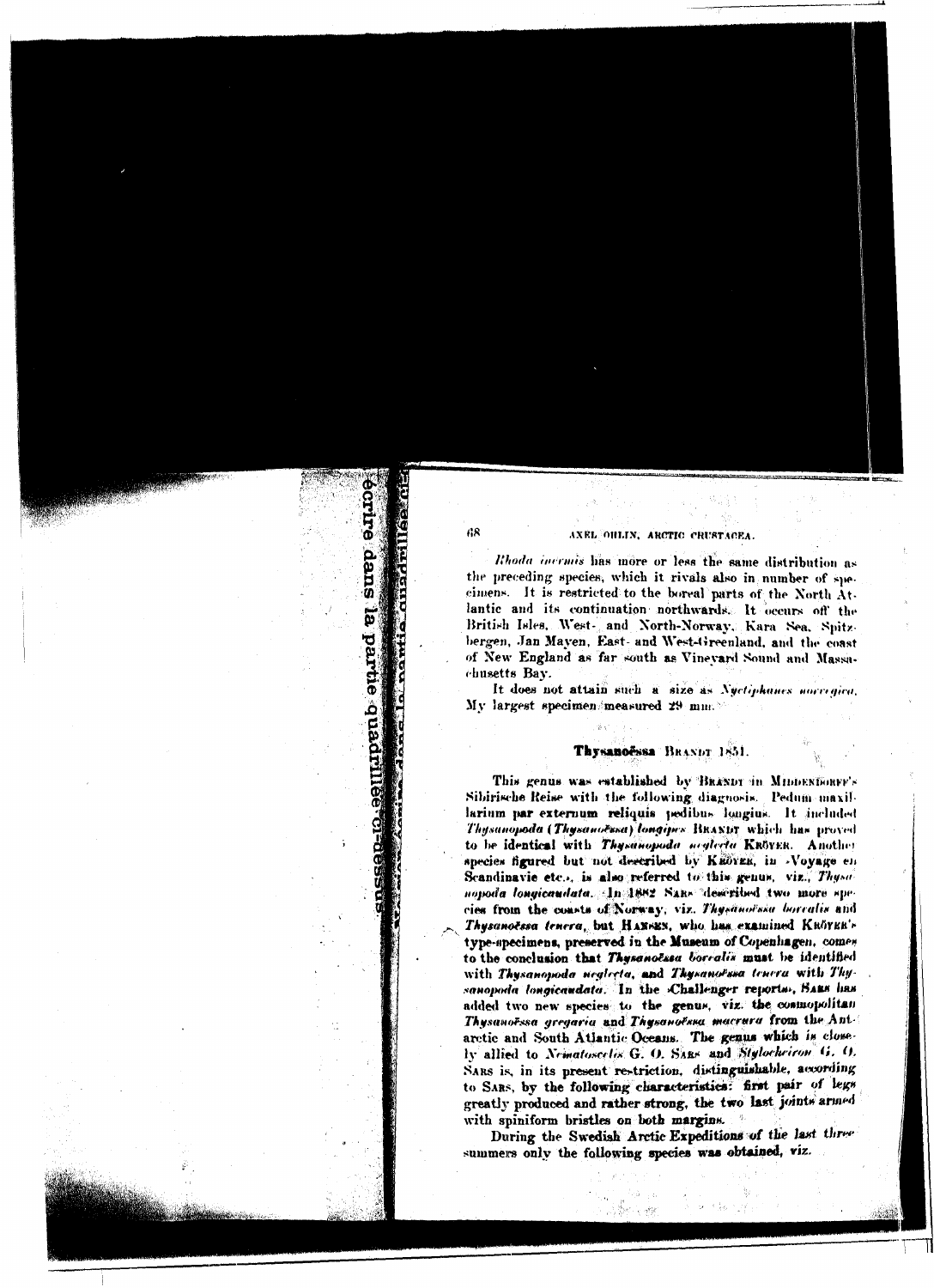

BHIANG TILL K. SV. VET.-AKAD. HANDL. RAND 27. AFD. IV. NIO 8, 69

a h

# 27. Thysanoëssa longicaudata (KRÖYER).

| 1846. |           |                                                                                                                                                                                                                                                          | Thysanopoda longicaudata KRÖYER, Voy, en Scand, etc., I. c                                             |
|-------|-----------|----------------------------------------------------------------------------------------------------------------------------------------------------------------------------------------------------------------------------------------------------------|--------------------------------------------------------------------------------------------------------|
| 1882. |           |                                                                                                                                                                                                                                                          | $1.7.$ $\frac{5}{7}.1a - f.$<br>Thysanoessa tenera G. O. SARS, Ofv. Norges Crust. etc., I. e           |
| 1887. |           |                                                                                                                                                                                                                                                          | $\sim$ 44 and $\sim$ P. 53, tab. I, fig. 19-20.<br>longicandata HANSEN, Ofv. vestl. Grönl. Fauna       |
| 1892. |           |                                                                                                                                                                                                                                                          | etc., I. c. p. 54.<br>NORMAN, Lophogastride and Euphau-                                                |
| 1893. |           |                                                                                                                                                                                                                                                          | $\therefore$ $\therefore$ side etc. I. c. p. 463.<br>STEBBING, Hist. Crustacea etc., l. c.             |
| 1893. | ٤         | $\mathbb{E}^{(\mathcal{A}_{\mathcal{A}}^{\mathcal{A}}\otimes\mathcal{A}_{\mathcal{A}}^{\mathcal{A}}\otimes\mathcal{A}_{\mathcal{A}}^{\mathcal{A}})}\mathbb{P}^{(\mathcal{A}_{\mathcal{A}}^{\mathcal{A}}\otimes\mathcal{A}_{\mathcal{A}}^{\mathcal{A}})}$ | ORTMANN, Decapoden und Schizo-                                                                         |
| 1900. |           |                                                                                                                                                                                                                                                          | poden d. Plankton-Exp., 1. c. p. 14.<br>SARS, Norweg. North Polar Exp.<br>1893-1896. Crustacea, p. 14, |
|       | Locality: |                                                                                                                                                                                                                                                          | the order of the control of the property of                                                            |
|       |           |                                                                                                                                                                                                                                                          |                                                                                                        |

lat. 73' 30' N., long 22 W., depth 1500 0 m., vertical net,  $\mathbf{u}^*$ 13 VII, one spec.

This species has been obtained off the Weatern sand Northern coasts of Norway, off Scotland, in the Farroe Channel, off Greenland (Nalorous' Exp. fide Norman), in the North Polar Basin, in the sea between Norway and Jan Mayen, and at several stations of the German Plankton Expedition situated resp. in the areas of the Gulf Stream, the Irminger Sea, the West Greenland Current, and the Labrador Current. Kan. YER's type specimens are from lat. 61 N., long. 13 W., and from lat. 60 N., long. 11 W. The main distribution of this species seems, therefore, to be, the Arctic parts of the North Atlantic.

Length: 15,5 mm.

# Fam. Mysidæ.

# Boreomysis G. O. SARS 1869.

 $\frac{1}{\sqrt{2}}$ 

This genus was instituted in 1869 by G. O SARS in his Undersogelser over Christianiafjordens Dybvandsfaunas to receive Mysis arctica KROYER, which, at that time, was only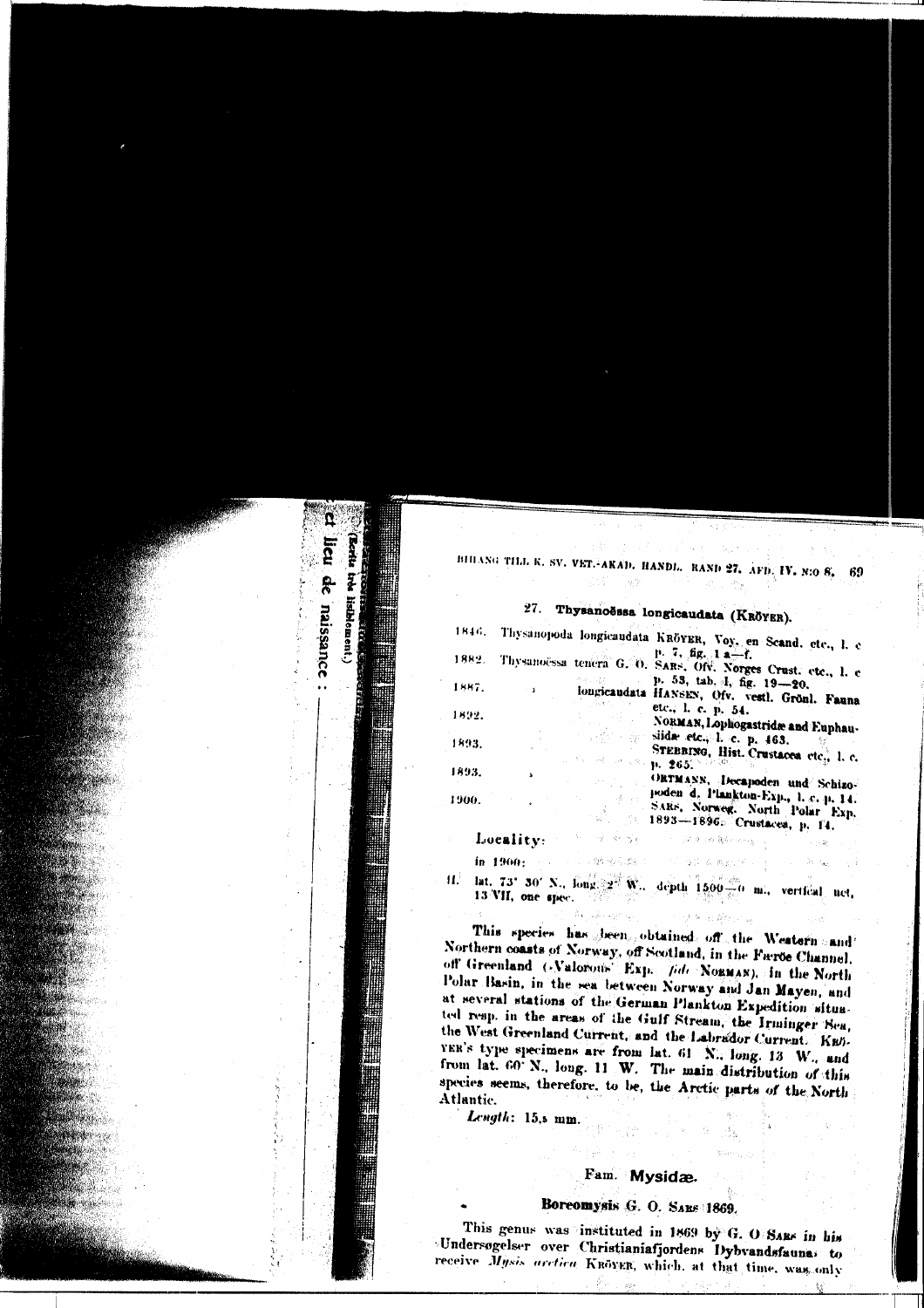

ANEL OHLIN, ARCTIC CRUSTACHAN

known from a single specimen from Greenland. Luter on, in his classical Monographi over de ved Norges Kyster forekommende Mysider ... III. 1879, the same author gave a full diagnosis of the genus. He considers the structure of the marsupium in the female as its most distinctive feature, this being here composed of seven pairs of lamellæ, whilst, in all other Mysideans, it is formed by three pairs at the utmost,

Petalophthalmus WILLENOES-SUHN is the only one that shares that characteristic with Borromysis. Besides that, the structure of thep leopods in the male being all natatory, with very elongate branches, and the rudimentary auditory apparatus make the genus very distinct. In the same genus he included two other species also occurring in the deepest parts 100-400 fathoms of the Norwegian Fiords, viz., Boreomysis tridens G. O. SARS. and Boreamysis megulojis G. O. SARS. On the Norwegian North Atlantic Expedition were obtained the two species to be mentioned below; and, in his report on the Challenger Schizopods. Nass added two more species to the genus, viz. Borromysis obtusuta and Borromysis microps from the North Pacific and North Atlantic resp., both from considerable depths. Thus, the genus comprises. at present, seven species, all of which are probably bathypelagie forms.

# 28. Boreomysis nobilis (j. O. SARF.

#### Fig. 3.

| a madri | Tiorcomysts uobilis G. O. SARS, Crust. et Pychogon, nova etc.,                       |  |
|---------|--------------------------------------------------------------------------------------|--|
| 1885.   | -1. с. р. 428.<br>G. Q. SARS, Norweg. North Atl. Exp. 1.                             |  |
| 1887.   | $p. 54, pl. 5, bg. 22-28.$<br><b>A. A.HANSEN, Oft. vestl. Gronlands Fauna etc.</b> , |  |
|         | $\mathbb{R}^{1}$ , c. p. 214.                                                        |  |

## Localities:

70

(二) 在霜聚。 in 1900:  $\pm 8\%$ 

stat. 21. East Greenland, off Kaiser Franz Joseph Fiord between Bontekoe Island and Mackenzie Bay, depth 250 m., mud. 8/VIII, several spec.

25. East Greenland, entrance of Kaiser Franz Joseph Fiord, depth 200-300 m., mud. 14 VIII, three sper.

ng Light one - A - S -